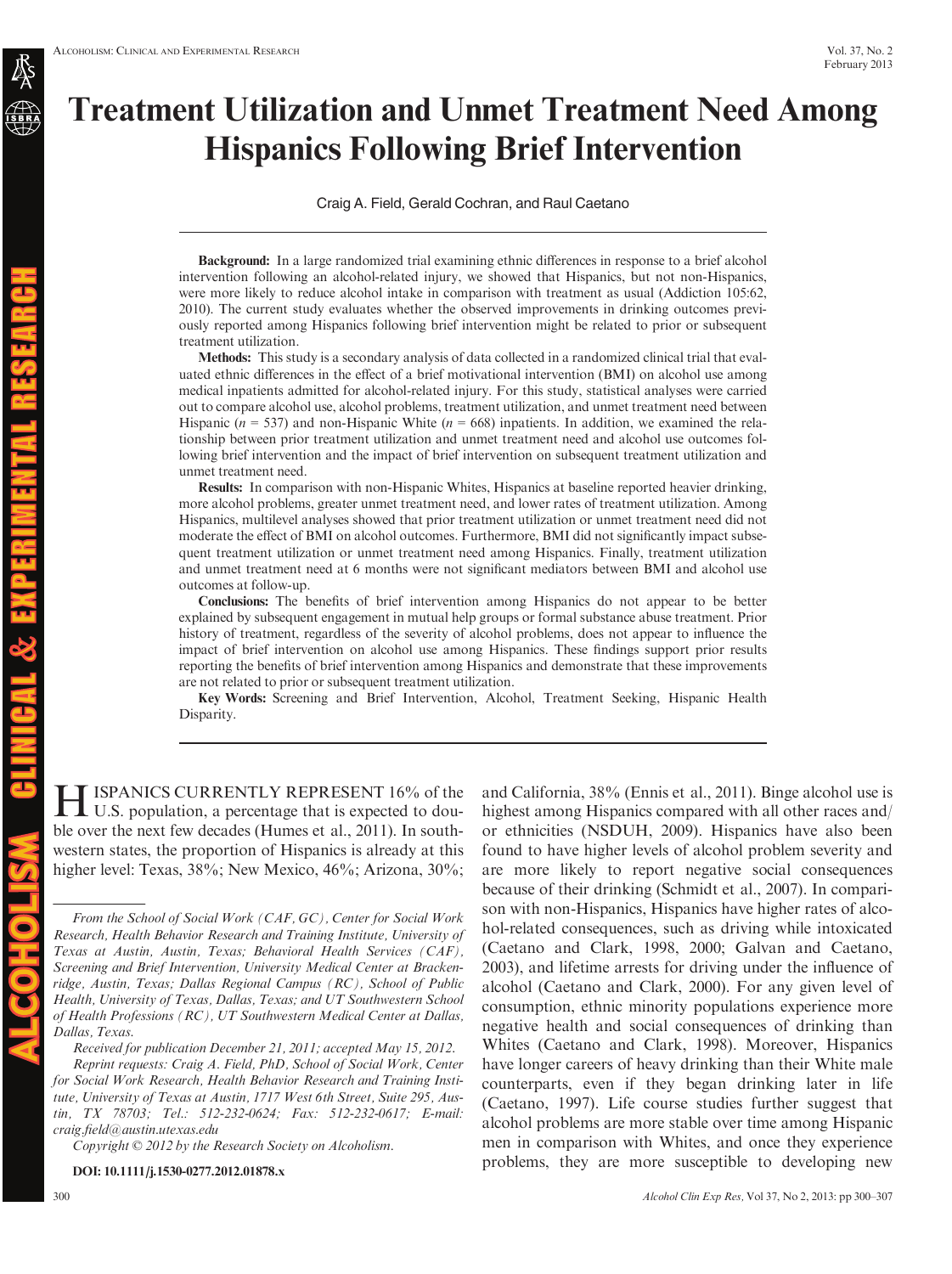problems (Caetano and Kaskutas, 1995, 1996). In addition, Hispanics are more likely than Whites to have recurrent or persistent dependence (Chartier and Caetano, 2010).

In spite of these health disparities, Hispanics with alcohol abuse or dependence are significantly less likely than Whites to receive formal treatment (Schmidt et al., 2007). Health disparities related to treatment utilization remain evident in many studies even after taking into account differences in insurance coverage, income, and education across racial and ethnic groups (Schmidt and Weisner, 2005; Schmidt et al., 2006). Treatment services for Hispanics are limited, due in part to insufficient availability of bicultural and bilingual clinicians (Alegría et al., 2006). For example, Zemore and colleagues (2009) showed that although Spanish-speaking Hispanics may be more likely to consider treatment, they may be less likely to pursue treatment because of concerns regarding communication with providers and perceived lack of a shared racial and ethnic background. In addition, Hispanics compared with non-Hispanic Whites often report higher levels of economic and logistical reasons such as concerns about paying or finding services (Schmidt et al., 2007; Zemore et al., 2009). Stigmatized views of alcohol problems also remain a significant barrier to treatment utilization and are particularly influential among Latino men in comparison with non-Latinos (Keyes et al., 2010; Schmidt et al., 2007; Zemore et al., 2009). When they do seek treatment, Hispanics often present with characteristics that tend to be associated with lower rates of success (e.g., lower income, less education, more extensive family histories of alcoholism, poorer physical health, greater unemployment, and legal problems) compared with Whites (LeFauve et al., 2003; Lowman and Lefauve, 2003). Brief motivational intervention (BMI) is a public health approach to reduce alcohol use, prevent alcohol problems, and increase treatment utilization, and is often provided in the medical setting where patients who would not otherwise present for treatment of alcohol problems present for medical treatment of health problems commonly associated with heavy drinking and alcohol dependence (Bien et al., 1993; Booth et al., 1998; Miller and Rollnick, 2002; Monti et al., 1999). Given the growth of the Hispanic population in the United States, their increased risk for alcohol-related problems, and limited access to treatment, brief alcohol interventions may provide a viable strategy to help reduce these alcohol-related health disparities among Hispanics.

Prior to our research reported elsewhere (Field and Caetano, 2010b; Field et al., 2010), most studies examining ethnic differences following interventions for alcohol problems have either been underpowered to detect differences (see, e.g., Lowman and Lefauve, 2003) or included minority participants who were already seeking formal treatment for alcohol problems (Hettema et al., 2005). In a large randomized trial comparing the effectiveness of brief intervention and treatment as usual (TAU) among Hispanics and non-Hispanics, our prior research demonstrates that brief alcohol interventions in comparison with TAU effectively reduced

alcohol use among Hispanics presenting for medical treatment of an alcohol-related injury (Field et al., 2010). Among Hispanics, but not non-Hispanics, those who received a brief alcohol intervention were significantly more likely to reduce the average standard drinks consumed per week, percent days heavy drinking, and the maximum amount consumed on 1 occasion (Field et al., 2010). Upon further investigation, we found that ethnic matching between patient and provider moderated the effect of brief intervention among Hispanics (Field and Caetano, 2010b). Hispanics who received brief intervention from Hispanic providers were significantly more likely to benefit from brief intervention in comparison with Hispanic patients who received brief intervention from a non-Hispanic provider. We hypothesized that ethnic concordance between patient and provider may have impacted the effectiveness of the intervention through several mechanisms, including cultural scripts and ethnic-specific preferred channels of communication (Trandis et al., 1984). Further supporting this conceptualization of our findings, cultural scripts have been found to be strongest among foreign-born Hispanics and less acculturated Hispanics (Sabogal et al., 1987), which we also observed (Field and Caetano, 2010b).

Alternative explanations for our findings are that brief intervention was more effective among Hispanics because they were less likely to have sought treatment prior to brief intervention or that the brief intervention influenced subsequent engagement in treatment, which may have subsequently affected drinking outcomes. It is conceivable that patients with no prior history of treatment for alcohol problems may be more likely to benefit from brief interventions, regardless of their dependence status, because they are more responsive to opportunistic interventions conducted in the medical setting. If so, Hispanics who have limited access and are less likely to utilize treatment may be more likely to respond to brief intervention. Alternatively, brief interventions have been shown to promote treatment entry, increase adherence to treatment, and promote attendance to treatment (Bien et al., 1993; Booth et al., 1998; Miller and Rollnick, 2002; Monti et al., 1999). Participation in alcohol treatment is clearly associated with improved outcomes (Dawson et al., 2006; Field and Caetano, 2010a; Weisner et al., 2003). For instance, Weisner and colleagues (2003) found clear benefits of treatment. Specifically, 30-day abstinence rates 1 year after baseline were 57% for the treatment sample and 12% for the population sample. Nonproblematic drinking at follow-up also favored the treated sample (40 vs.  $23\%$ ).

Herein, we conduct a post hoc, secondary data analysis to evaluate whether: (i) Hispanic patients with alcohol-related injuries reflect the trends in drinking and treatment utilization observed in general population surveys of Hispanics, (ii) prior treatment utilization influences the effectiveness of BMIs on drinking outcomes among Hispanics, and (iii) BMIs impact subsequent treatment utilization among Hispanics. The overall intent of this evaluation is to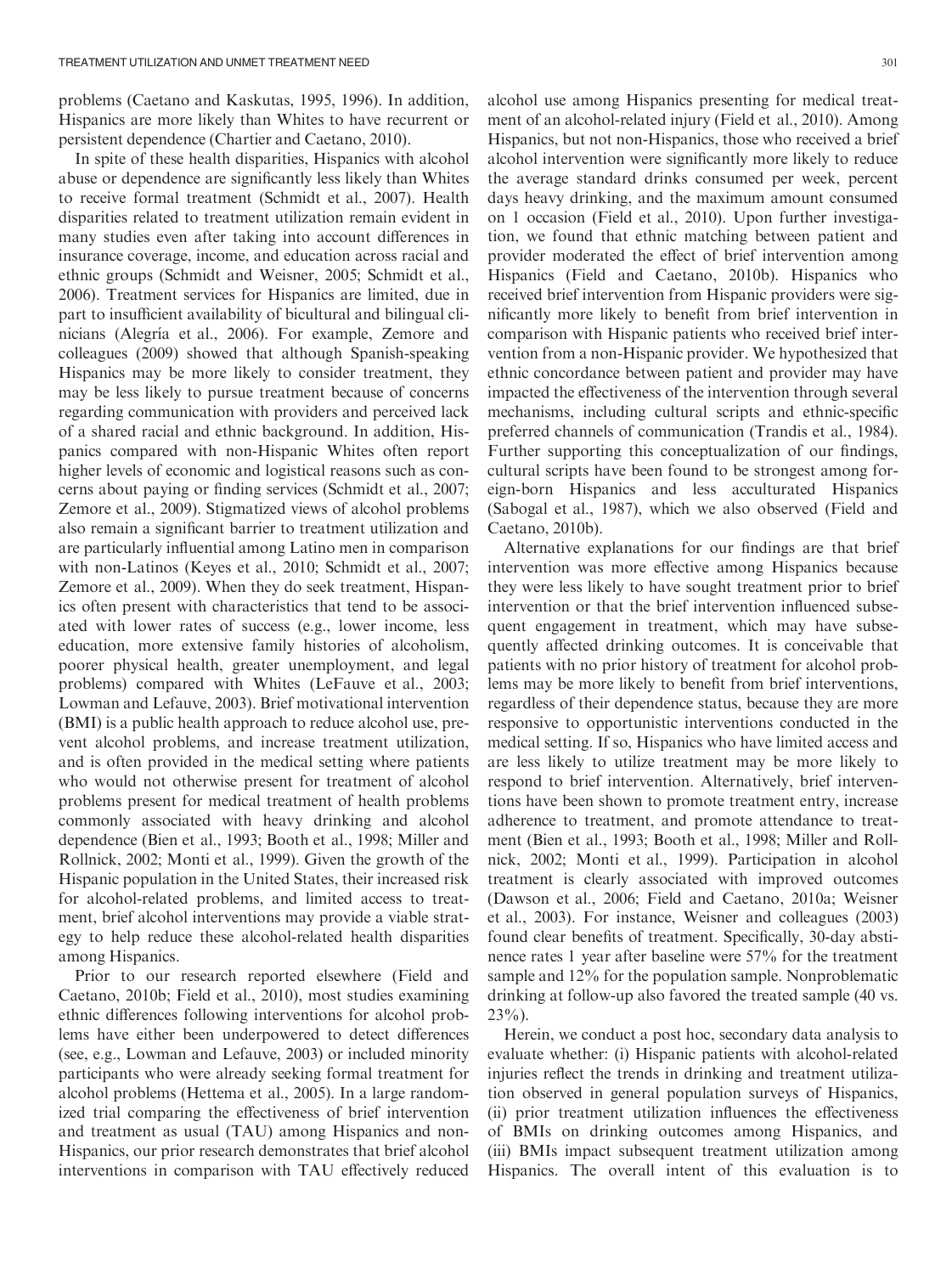determine whether observed improvements in drinking outcomes among Hispanics might, in part, be explained by increased treatment utilization. In this study, we examined rates and changes in unmet treatment need in addition to traditional methods of examining treatment utilization. We defined unmet treatment need as patients who met criteria for alcohol dependence, but had not received formal substance abuse treatment. Therefore, using unmet treatment accounts for the severity of alcohol problems and assesses treatment utilization among patients for whom formal treatment is most likely indicated. Given the potentially high rates of alcohol dependence and corresponding low rates of treatment utilization, unmet treatment need offers an alternative conceptualization of treatment utilization that warrants investigation among Hispanics.

### MATERIALS AND METHODS

## Recruitment

This study is an analysis of data collected in a randomized clinical trial that evaluated ethnic differences in the effect of a BMI on alcohol use among an ethnically/racially diverse population (Caetano, R.: NIAAA: R01 013824; Clinical Trial Registration: NCT00132262). Participants recruited for this study were patients admitted to a Level-1 trauma center who were screened positive for at-risk drinking. Procedures for this study were approved by the Institutional Review Boards of the University of Texas Health Science Center at Houston and the trauma center in which patients were recruited. The study obtained a certificate of confidentiality from the National Institute on Alcohol Abuse and Alcoholism (NIAAA). Study recruitment took place from 2003 to 2005.

## Screening

Screening for alcohol problems among patients followed a sequential criteria: (i) clinical indication of acute intoxication, alcohol use, or positive blood alcohol concentration; (ii) self-reported drinking 6 hours before the injury event; (iii) self-reported drinking at NIAAA risk levels; that is, 7 drinks/wk women, 14 drinks/wk men and more than 4 drinks/d in men, more than 3 drinks/d in women (NIAAA, 2007); and (iv) positive on 1 or more items of the CAGE questionnaire (Ewing, 1984). Specific details of the screening process have been described elsewhere (Field et al., 2009). Given that the primary aim of the parent study was to evaluate ethnic differences in response to BMI, study recruitment was limited to selfidentifying White, Hispanic, and Black patients. This analysis is limited to non-Hispanic Whites ( $n = 668$ ) and Hispanics ( $n = 537$ ) and excludes non-Hispanic Blacks who have similar alcohol-related health disparities as Hispanics.

#### Assessment and Intervention

After recruitment and consent, patients were assessed on a number of demographic, injury, and behavioral health domains. The behavioral health domain included current and past alcohol use, alcohol-related consequences, and treatment seeking behaviors, in the last year. Following assessment, patients were randomized to a TAU or BMI. During the time of the project, the TAU condition at the trauma center consisted of the patient receiving written materials about excessive drinking. The treatment in the study consisted of patients receiving a BMI (Field and Caetano, 2010a; Field et al., 2005, 2010). Follow-ups were conducted at 6 and 12 months, with Hispanic participants having a lower likelihood of completing a 6-month assessment (OR =  $0.59, 95\%$  CI = 0.43 to 0.83), but having no difference in follow-up rate at 12 months.

#### Measures for the Current Study

Treatment utilization for alcohol problems was measured using the Treatment History Interview from Project MATCH (Miller, 1996). At baseline, this measure assesses lifetime (i) attendance to an Alcoholics Anonymous meeting, (ii) admission to an alcohol detox program, (iii) admission to an alcohol recovery home or other residential program, (iv) admission to an outpatient program (not a residential program), and (v) attendance to a drinking driver program (often mandated for DWI offenses) or other services related to alcohol problems. Treatment utilization assessed at 6 and 12 months was limited to the follow-up period. Unmet treatment need at baseline was defined as meeting criteria for alcohol dependence with no prior treatment history. Alcohol dependence identified was measured using the long form of the Composite International Diagnostic Interview (Robins et al., 1989). Drinking outcomes were based on participant self-reported quantity and frequency of alcohol use (Greenfield, 2000) in the last year at the baseline and the past 6 months at 6- and 12-month follow-up interviews. For this trial, 1 standard drink was defined as 12 ounces of beer, 5 ounces of wine, or 1.5 ounces of distilled spirits (Dawson, 2003). Percent days heavy drinking were calculated by dividing how frequently participants consumed 5 or more standard drinks on 1 occasion by their frequency of drinking. Percent days abstinent were calculated from participants' frequency of drinking. Last, all participants were asked at each assessment to report the maximum number of drinks consumed on 1 occasion in the last year at baseline or during the 6 months prior to the follow-up assessments at 6 and 12 months. Participant alcohol-related problems were assessed with the Short Inventory of Problems (SIP) +6, which is based on the DRINC (Soderstrom et al., 2007). This measure contains 6 subscales of different areas of consequences related to alcohol use, which include physical, interpersonal, intrapersonal, impulse control, social responsibility, and injury (Miller, 1995; Soderstrom et al., 2007). Health insurance status was determined at baseline by asking patients what type of health insurance they had from among 9 possible insurance programs that included commercial insurance and local or federally funded insurance providers or no insurance. A dichotomous insurance variable was then created based on these responses (i.e., insurance yes/no).

#### Analyses

To address the above-proposed research questions, a series of analyses were conducted. Analyses for the group differences, BMI treatment effects, and treatment utilization and unmet treatment need as mediators were conducted using PASW 18 (PASW, 2010). The multilevel modeling moderator analyses were conducted with HLM 6 (Raudenbush et al., 2004).

Group Differences. The first sets of analyses compare alcohol use, alcohol problems, treatment utilization, and unmet treatment need among Hispanics and non-Hispanic Whites. Independent sample t-tests were used to detect mean differences between Hispanics and non-Hispanic, Whites for the baseline alcohol use measures that included percent days abstinent, percent days heavy drinking, maximum number of drinks per drinking day, and alcohol-related problems. Chi-squared difference tests were used to test: (i) baseline proportional differences for alcohol dependence, (ii) proportional differences for involvement in alcohol treatment prior to study recruitment and at 6 and 12 months postintervention, and (iii) differences at baseline, 6 and 12 months for unmet treatment need. In addition, we examined the potential influence of insurance status on these group differences, using logistic regression predicting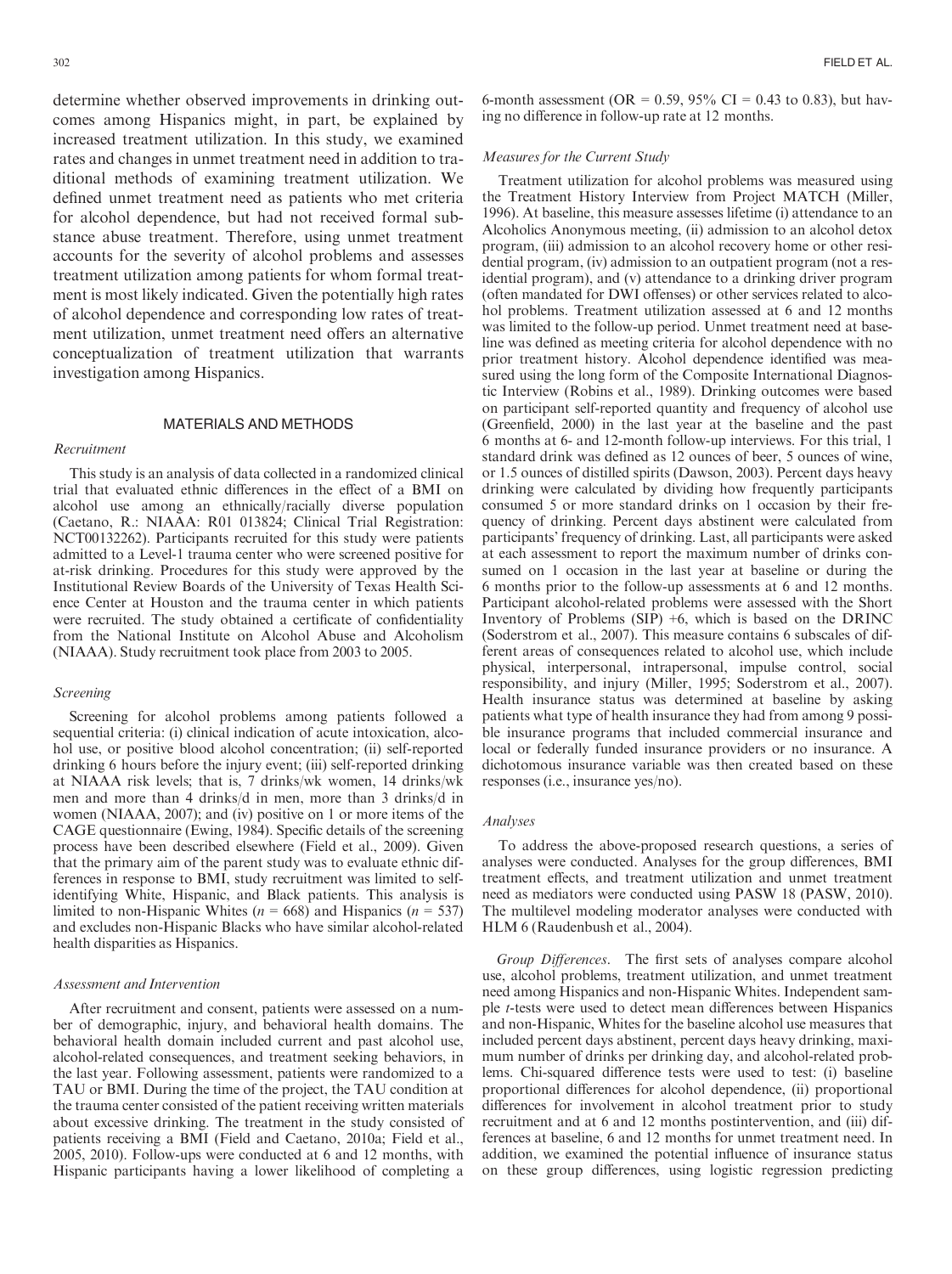treatment utilization and unmet treatment need based on race and insurance status.

Moderator Effects. This project also sought to test the moderating effects of alcohol treatment utilization and unmet treatment need at baseline on drinking outcomes following BMI among Hispanics. These interaction effects were examined using a multilevel modeling framework. Separate analyses were conducted to test these moderating effects for each of the 4 alcohol use outcome variables including percent days abstinent, percent days heavy drinking, maximum number of drinks per drinking day, and alcohol-related problems. In the level-1 equations of these analyses, 1 continuous alcohol use outcome was included along with binary dummy-coded time variables representing the 6- and 12-month follow-up assessments. In the level-2 equations for each of the outcomes, main effects for prior treatment and interaction effects for BMI  $\times$  prior alcohol treatment were included as uncentered variables, or the main effects for unmet treatment need and the interaction effects of the BMI  $\times$  unmet treatment need were included as uncentered variables. The level-2 equations also included gender, age, work status, injury type (intentional or unintentional), level of education, marital status, and injury severity as control variables.

Effects of BMI. Also of interest was testing the effects of BMI on postintervention treatment utilization and unmet treatment need for Hispanic participants. To test these outcomes, binary logistic regression models were used to examine the effects of the BMI on the outcome of postintervention treatment utilization and unmet treatment need at the 6- and 12-month follow-ups among Hispanic participants. Because prior research has shown that insurance status may effect treatment utilization, a binary logistic regression analysis was also conducted that controlled for insurance status at baseline.

Mediation Effect of Treatment Utilization and Changes in Unmet Treatment on Drinking Outcomes. Mediation effects were also tested. Specifically, treatment utilization at 6 months and unmet treatment need at 6 months were both individually tested as mediators between BMI and the 4 alcohol use outcomes at 12 months. Mediation effects were tested using the Baron and Kenny (1986) method.

### RESULTS

## Baseline Demographics and Differences

In comparison with non-Hispanic Whites, Hispanics were significantly more likely to be male. Hispanics were also generally younger than non-Hispanic Whites. Hispanics were more likely to be employed than non-Hispanic Whites, and Hispanic individuals reported less education than non-Hispanic Whites. Hispanics were also more likely to be married, uninsured, and admitted for treatment of an intentional injury. Hispanics were more likely to be foreign born (54%) and most self-identified as being of Mexican descent (85%). Among those who were employed, there was a significant difference in reported household income. Employed Whites were more likely ( $\chi^2$  = 131.0, df = 2, p < 0.001, results not shown) to report household income >\$50,000 per year (see Table 1).

# Group Differences in Drinking and Alcohol Problems at Baseline

Independent sample t-tests revealed significant differences between Hispanic participants in the study compared with non-Hispanic Whites at baseline. Hispanic participants reported significantly greater percent days abstinent, percent days heavy drinking, and maximum amount consumed in

| Group            | Category in group               | Hispanic     | Non-Hispanic Whites | $\chi^2$          | df           | р    | 0R   | 95%CI           |
|------------------|---------------------------------|--------------|---------------------|-------------------|--------------|------|------|-----------------|
| Condition        | Brief motivational intervention | 263 (49%)    | 326 (48.8%)         | 0.0               | 1            | 0.95 | 1.01 | $(0.80 - 1.26)$ |
|                  | Treatment as usual              | 274 (51%)    | 342 (51.2%)         |                   |              |      |      |                 |
| Gender           | Male                            | 475 (88.5%)  | 524 (78.4%)         | 21.1              | 1            | 0.00 | 0.48 | $(0.34 - 0.66)$ |
|                  | Female                          | 62 (11.5%)   | 144 (21.6%)         |                   |              |      |      |                 |
| Hispanic origin  | Mexican                         | 449 (85.2%)  |                     |                   |              |      |      |                 |
|                  | Other                           | 78 (14.8%)   |                     |                   |              |      |      |                 |
| U.S. nativity    | U.S. born                       | 246 (45.8%)  | 654 (97.9%)         | 427.34            | 1            | 0.00 | 0.02 | $(0.01 - 0.03)$ |
|                  | Foreign born                    | 291 (54.2%)  | $14(2.1\%)$         |                   |              |      |      |                 |
| Work status      | Working                         | 414 (77.1%)  | 467 (69.9%)         | 7.8               | 1            | 0.01 | 0.69 | $(0.53 - 0.90)$ |
|                  | Not working                     | 123 (22.9%)  | 201 (30.1%)         |                   |              |      |      |                 |
| Income           | $<$ \$20,000                    | 304 (62.2%)  | 203 (33.1%)         | 114.9             | 2            | 0.00 |      |                 |
|                  | \$20,001-\$50,000               | 152 (31.1%)  | 252 (41%)           |                   |              |      |      |                 |
|                  | $>$ \$50,001                    | 33(6.7%)     | 159 (25.9%)         |                   |              |      |      |                 |
| Education        | High school                     | 120 (22.3%)  | 248 (37.1%)         | 30.7              | $\mathbf{1}$ | 0.00 | 0.49 | $(0.38 - 0.63)$ |
|                  | No high school                  | 417 (77.7%)  | 420 (62.9%)         |                   |              |      |      |                 |
|                  | College                         | 68 (12.7%)   | 264 (39.5%)         | 107.6             | 1            | 0.00 | 0.22 | $(0.17 - 0.30)$ |
|                  | No college                      | 469 (87.3%)  | 404 (60.5%)         |                   |              |      |      |                 |
| Marriage status  | Married                         | 179 (33.3%)  | 178 (26.6%)         | 6.4               | 1            | 0.01 | 1.38 | $(1.07 - 1.76)$ |
|                  | Not married                     | 358 (66.7%)  | 490 (73.4%)         |                   |              |      |      |                 |
| Insurance status | Insured                         | 127 (23.6%)  | 311 (46.6%)         | 67.5              | 1            | 0.00 | 0.36 | $(0.28 - 0.46)$ |
|                  | Uninsured                       | 410 (76.4%)  | 357 (53.4%)         |                   |              |      |      |                 |
| Injury type      | Intentional                     | 147 (27.4%)  | 79 (11.8%)          | 47.2              | 1            | 0.00 | 2.81 | $(2.01 - 3.80)$ |
|                  | Unintentional                   | 390 (72.6%)  | 589 (88.2%)         |                   |              |      |      |                 |
| Age              |                                 | 29 $(9.2)^a$ | 35 $(11.8)^a$       | 9.02 <sup>b</sup> | 1,202.2      | 0.00 |      | $(4.27 - 6.65)$ |

Table 1. Baseline Characteristics of Study Participants and Difference Tests

<sup>b</sup>t-value.

<sup>&</sup>lt;sup>a</sup>Mean (SD).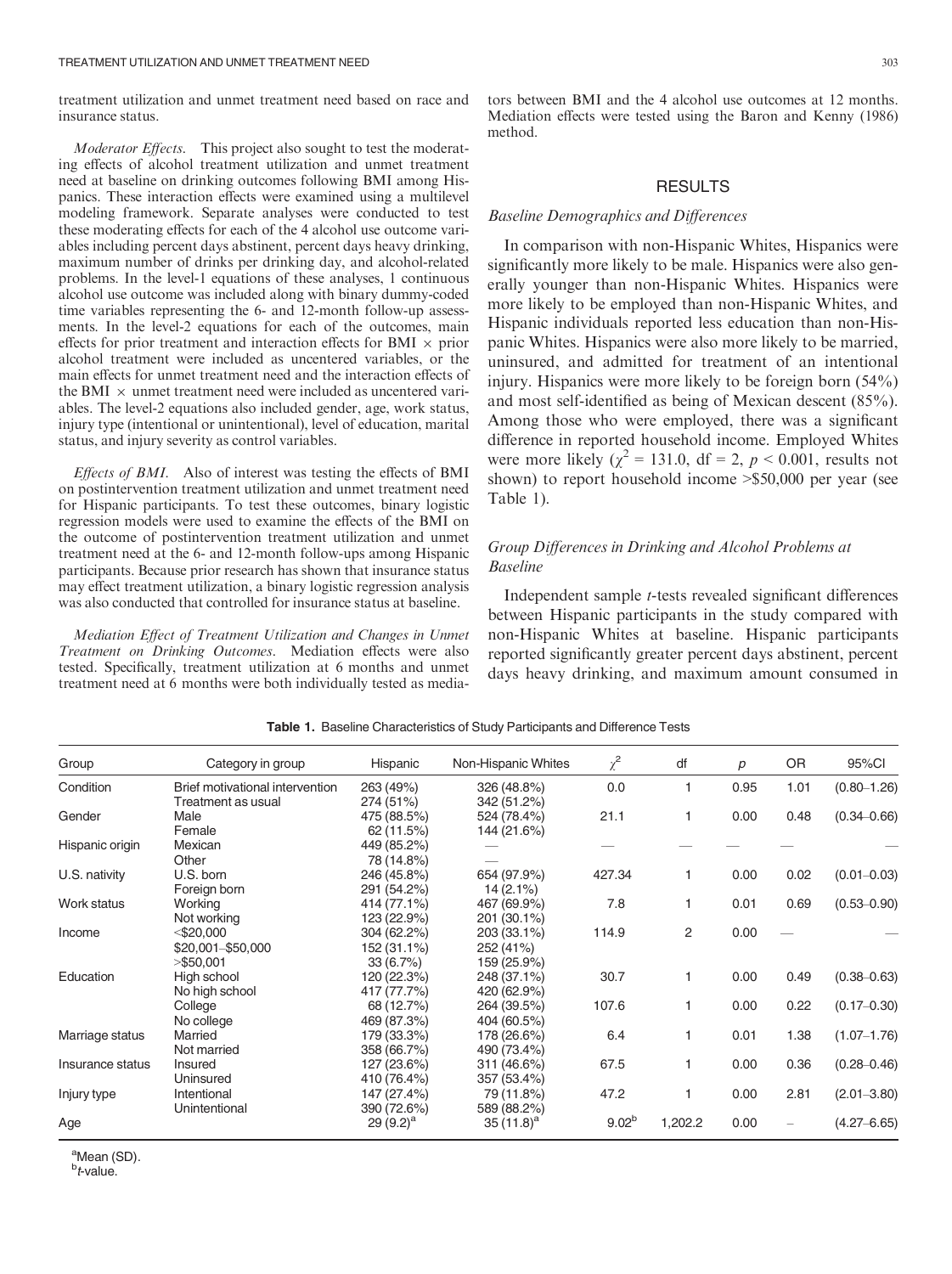the last year than did non-Hispanic participants. Hispanic participants also reported significantly higher levels of problems in the area of social responsibility area (i.e., lack of social responsibility, such as money issues or failing to meet social expectations) than did non-Hispanic White participants (see Table 2).

At baseline, chi-squared tests (see Table 3) showed that Hispanics were more likely to meet diagnostic criteria for alcohol dependence than non-Hispanic Whites. Hispanics were less likely to report alcohol treatment prior to recruitment into the study and more likely to have an unmet treatment need than non-Hispanic Whites. Controlling for insurance status, Hispanics were less likely to have prior treatment and more likely to have an unmet treatment need at baseline (results not shown).

# Moderator Effects of Prior Treatment and Unmet Treatment Need

Multilevel analyses showed no significant moderation effects for the BMI  $\times$  prior alcohol treatment interaction on the outcomes of percent days abstinent, percent days heavy drinking, maximum number of drinks per drinking day, and alcohol-related problems among Hispanics. Similarly, the multilevel analyses showed no significant moderation effects for the BMI  $\times$  unmet treatment need interaction for alcohol use outcomes among Hispanics.

# Follow-Up Differences for Treatment Utilization and Unmet Treatment Need

Chi-squared tests were used to examine differences between Hispanics and non-Hispanic Whites for treatment utilization and unmet treatment need at 6 and 12 months postintervention (see Table 4). Hispanics were significantly less likely to seek treatment than non-Hispanic Whites at the 6-month follow-up. However, there were no significant differences in treatment seeking between Hispanics and non-Hispanic Whites between the 6- and 12-month follow-ups. There were also no significant differences in unmet treatment need among Hispanics and non-Hispanic Whites at 6-month follow-up. There were no significant differences in unmet treatment need among Hispanics and non-Hispanic Whites between 6- and 12-month follow-ups. Controlling for insurance status, Hispanics were less likely to seek treatment at 6 months with no differences between Whites in treatment

Table 2. Mean Differences Between Hispanic Compared to Non-Hispanic Caucasians

| Drinking measure                           | M Hispanic | SD Hispanic | M non-Hispanic Whites | SD non-Hispanic Whites |         | df      |      |
|--------------------------------------------|------------|-------------|-----------------------|------------------------|---------|---------|------|
| <b>PDA</b>                                 | 72.9%      | 0.3         | 64.9%                 | 0.3                    | $-4.82$ | 1,193.8 | 0.00 |
| <b>PDHD</b>                                | 71.6%      | 0.4         | 57.1%                 | 0.4                    | $-6.28$ | 1.182.6 | 0.00 |
| Max                                        | 2.55       | 0.6         | 2.47                  | 0.6                    | $-2.37$ | 1.203   | 0.02 |
| Short Inventory of Problems (SIP) physical | 1.35       | 2.3         | 1.33                  | 2.3                    | $-0.13$ | 1.203   | 0.89 |
| SIP interpersonal                          | 0.97       | 2.2         | 0.87                  | 2.1                    | $-0.81$ | 1.203   | 0.42 |
| SIP intrapersonal                          | .58        | 2.8         | 1.50                  | 2.7                    | $-0.46$ | 1.203   | 0.65 |
| SIP impulse control                        | l.30       | 2.2         | 1.23                  | 2.0                    | $-0.54$ | 1.203   | 0.59 |
| SIP social responsibility                  | .56        | 2.7         | 1.23                  | 2.4                    | $-2.21$ | 1.082   | 0.03 |
| SIP injury                                 | .48        | 2.2         | 1.51                  | 2.2                    | 0.24    | .203    | 0.81 |

PDA, percent days abstinent; PDHD, percent days heavy drinking.

|  |  |  |  |  | <b>Table 3.</b> Proportional Differences for Hispanics Compared with Non-Hispanic Caucasians |  |
|--|--|--|--|--|----------------------------------------------------------------------------------------------|--|
|--|--|--|--|--|----------------------------------------------------------------------------------------------|--|

| Alcohol variable                                                               | n Hispanic        | % Hispanic           |                  | n Non-Hispanic Whites % Non-Hispanic Whites |                      | df |              | OR (95% CI)                                                       |
|--------------------------------------------------------------------------------|-------------------|----------------------|------------------|---------------------------------------------|----------------------|----|--------------|-------------------------------------------------------------------|
| Alcohol dependence<br>Prior alcohol treatment<br>Baseline unmet treatment need | 233<br>153<br>139 | 51.2<br>28.5<br>30.7 | 248<br>302<br>76 | 40.2<br>45.6<br>12.4                        | 12.8<br>36.7<br>53.7 |    | 0.00<br>0.00 | 1.56 (1.22-1.99)<br>$0.48(0.37-0.61)$<br>$0.00$ $3.12(2.28-4.26)$ |

Table 4. Proportional Differences for Hispanics Compared with all Other Participants to Non-Hispanic Caucasians

| Treatment variable                                    | Hispanic | %<br>Hispanic | $n$ Non-Hispanic<br>Whites | % Non-Hispanic<br>Whites |      | df |      | OR (95% CI)         |
|-------------------------------------------------------|----------|---------------|----------------------------|--------------------------|------|----|------|---------------------|
| Treatment seeking at 6 months                         | 29       | 9.2           | 96                         | 18.9                     | 14.8 |    | 0.00 | $0.44(0.28 - 0.68)$ |
| Treatment seeking 6-12 months                         | 39       | 15.1          | 74                         | 17.1                     | 0.47 |    | 0.49 | $0.86(0.57-1.32)$   |
| Unmet treatment need seeking care<br>at 6 months      | ა        | 19.2          |                            | 12.2                     | 0.83 |    | 0.36 | 1.77 (0.54–5.46)    |
| Unmet treatment need seeking care<br>at $6-12$ months |          | 22.9          |                            | 15.5                     | 0.86 |    | 0.35 | $1.62(0.58 - 4.47)$ |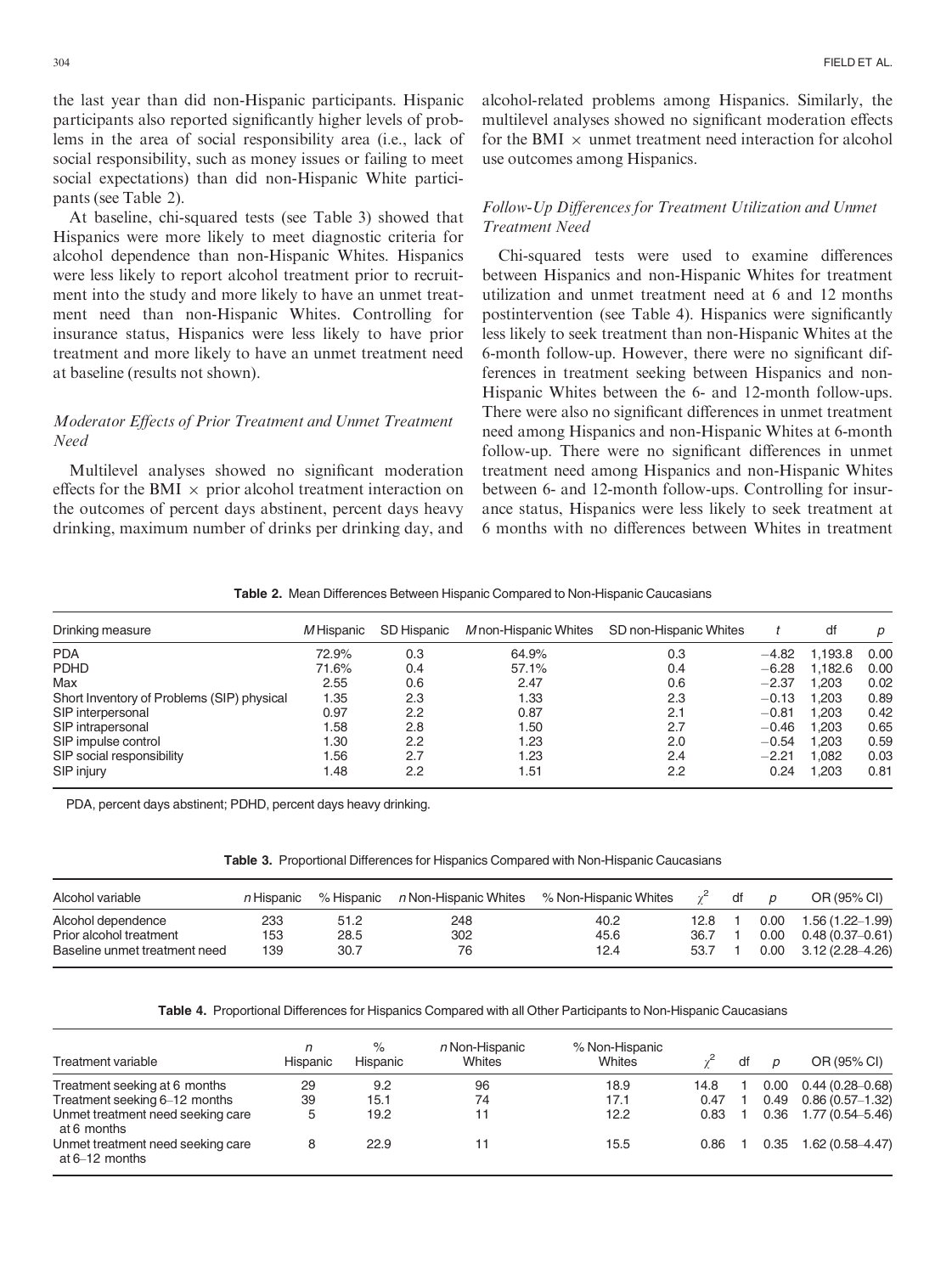seeking at 12 months (results not shown). Also controlling for insurance, Hispanics were more likely than Whites to have an unmet treatment need at 6 and 12 months.

# Effects of BMI on Treatment Utilization and Unmet Treatment Need

Logistic regression models testing the effects of: (i) BMI condition on treatment utilization for Hispanic participants at 6- and 12-month follow-ups and (ii) BMI and insurance status on unmet treatment need at the 6- or 12-month follow-up (i.e., those who had baseline unmet treatment need and did not seek treatment subsequent to discharge) were not significant. The results of the binary logistic regression models that examined the effects of BMI and insurance status on treatment seeking and unmet treatment need at 6 and 12 months showed no significant effects.

# Mediation Effects

For the mediation effects tested in this study (results not shown), the relationship between the BMI on the dependent variables did not demonstrate significant relationships, with the exception of maximum amount consumed ( $p = 0.02$ ). The relationships between BMI and the mediator of treatment utilization at 6 months and the mediator of unmet treatment need at 6 months were not significant. Therefore, further analyses were not conducted to examine the potential mediating effects of treatment utilization on drinking outcomes following brief intervention.

## **DISCUSSION**

This study presents a post hoc analysis of clinical trial data on the potential effects of prior treatment utilization and unmet treatment need on drinking outcomes following brief intervention and the potential effects of brief intervention on treatment utilization and unmet treatment need among Hispanics. First, as in the general population, Hispanic injured patients with at-risk drinking have higher rates of alcohol dependence and engage in heavier drinking. The elevated percent days abstinent, percent days heavy drinking, and maximum amount consume observed herein also suggest a binge drinking pattern more commonly reported among Hispanics, in general, and Mexican and Mexican Americans, in particular (Caetano et al., 2008a). In the context of brief intervention following admission for medical treatment of an alcohol-related injury, this is particularly noteworthy because this pattern of drinking is commonly associated with injury (Babor and Higgins, 2001; Babor et al., 2007; Gentilello et al., 1999; Schermer et al., 2006). Similar to general population surveys, Hispanics in this study were significantly less likely to have sought treatment in the past, regardless of the severity of their alcohol problems or insurance status. These results replicate general population surveys indicating increased alcohol use, alcohol problems, and less treatment

Second, prior treatment utilization, or lack thereof, did not appear to influence drinking outcomes following brief intervention among Hispanics, regardless of the severity of alcohol problems associated with the injury. Third, brief intervention did not appear to influence subsequent engagement in formal treatment, regardless of the severity of alcohol problems or insurance status. Finally, subsequent treatment engagement, regardless of the severity of alcohol problems at baseline, did not mediate the effect of brief intervention on alcohol use. While these findings constitute a post hoc, secondary data analysis, they strongly suggest that our prior research reporting the benefits of brief intervention on drinking outcomes among Hispanics does not appear to be better explained by subsequent engagement in mutual help groups such as Alcoholics Anonymous or formal inpatient or outpatient treatment for substance abuse (Field et al., 2010).

The current findings appear to support our prior conclusion that the increased effectiveness of BMI among Hispanics, particularly when these interventions are provided by Hispanic providers, may be a function of cultural scripts (Field and Caetano, 2010b; Field et al., 2010). More than being indicative of personal values, cultural scripts are values and beliefs that characterize a particular culture or ethnic group (Trandis et al., 1984). Among Hispanics, 2 important cultural scripts are "simpatia" and "familism" (Sabogal et al., 1987; Trandis et al., 1984). "Simpatia" refers to a Hispanic cultural script that encourages a certain level of conformity and empathy for the feelings of other people and to behave with dignity and respect toward others (e.g., Gloria and Peregoy, 1996; Marin, 1990). Simpatia has also been described as a general tendency toward avoiding interpersonal conflict and striving for harmony in interpersonal relations (Trandis et al., 1984). This general tendency may have positively influenced Hispanics' response to opportunistic BMI following medical treatment of an alcohol-related injury. Similarly, ethnic-specific preferred channels of communication may have also influenced Hispanic's response to brief intervention in the medical setting (Marin and Marin, 1990; Sabogal et al., 1987; Trandis et al., 1984). In the context of this study, Hispanic patients have shown greater willingness to adhere to the advice of medical professionals who are overwhelmingly perceived as one the most credible sources of information (Marin and Marin, 1990). Thus, increased trust in healthcare professionals may have also increased the overall responsiveness of Hispanic patients to the intervention and lead to improved drinking outcomes.

"Familism" is another core value in the Hispanic culture, and family-related consequences associated with substance abuse have been found to be of central concern to Hispanics. In the Hispanic culture, family relationships are bound by a strong sense of loyalty and reciprocity (Sabogal et al., 1987). Hispanics report greater willingness to talk with family members regarding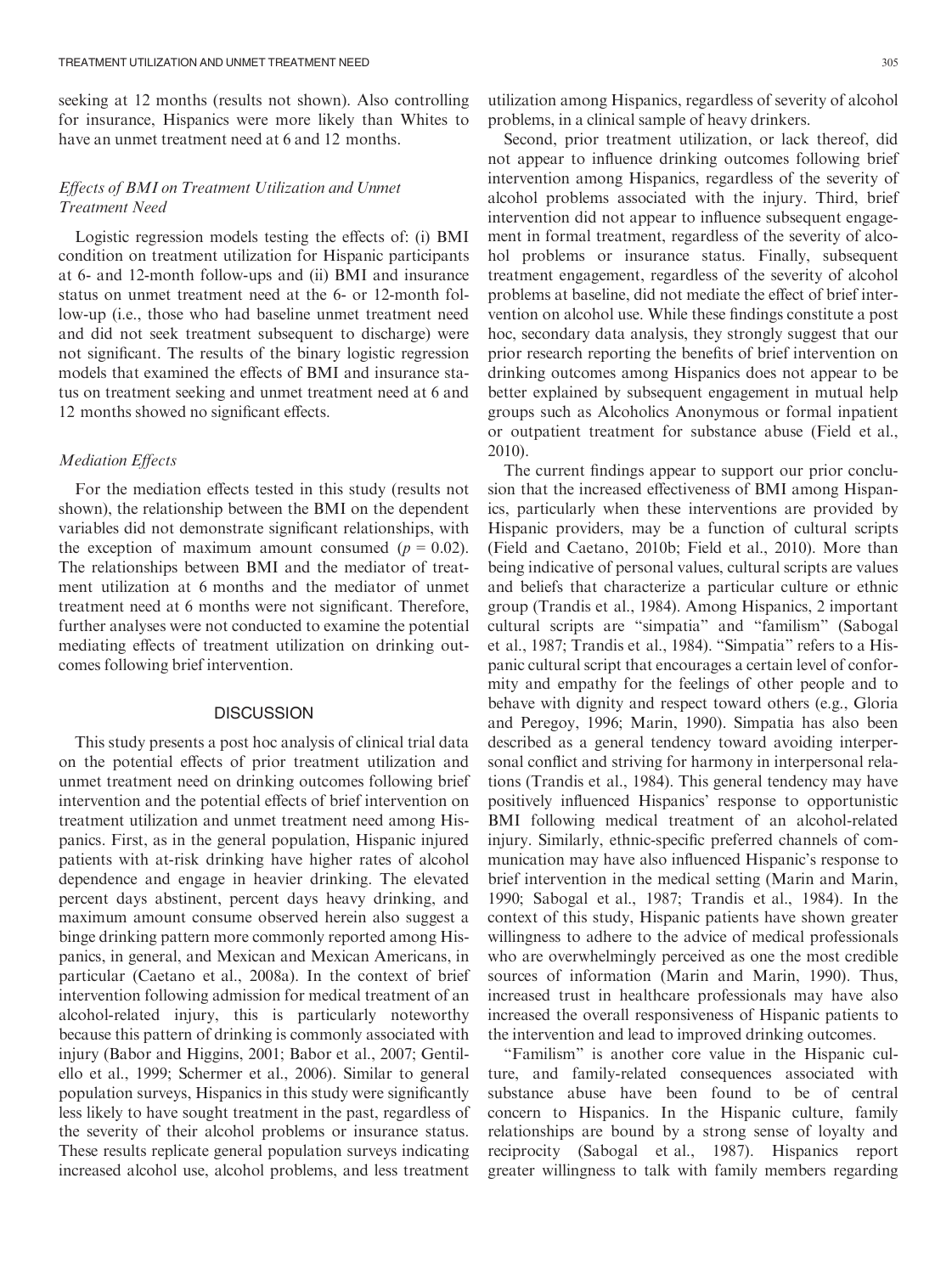alcohol problems (Marin et al., 1990a,b; Sabogal et al., 1987). For example, Hispanics report they would be less embarrassed by talking about these issues with family members and that relatives using substances would be more likely to be responsive (Marin et al., 1990b). Thus, familism may have contributed to the likelihood that additional social support would have been provided to Hispanics and that Hispanics would have been more likely to follow the advice of family members. Additional social support such as this has been suggested as an important potential mechanism of change in alcohol treatment, especially for Hispanics (Arroyo et al., 1998; Gentilello et al., 1999). It is worth noting that the measure of treatment utilization used in this study did not include informal help seeking behaviors that may have positively impacted outcomes among Hispanics. A broader conceptualization of treatment utilization that captures informal help seeking and social support may help elucidate the positive effects of brief intervention among Hispanics and non-Hispanics alike. The provision of brief intervention in medical settings, such as the trauma care system, may provide a unique opportunity to increase linkages to more intensive treatment when applicable in this at-risk, underserved, and growing population.

Despite the potential clinical significance of these findings, there are several limitations to this study that should be taken into account. First, 6-month follow-up was less likely among foreign-born Hispanics (Field et al., 2010). However, there were no significant differences in 12-month follow-up rates. Moreover, foreignborn Hispanics who were randomly assigned to BMI were no more likely to be lost to follow-up than those randomly assigned to TAU (Field et al., 2010). In addition, because the study took place in the trauma care setting, this sample is predominately made up of younger men. This sample consists of primarily Mexican-born and Mexican American Hispanics. However, Mexican Americans constitute about 60% of the U.S. Hispanic population and are currently the largest Hispanic subgroup. Mexican American men also represent a particularly vulnerable population with regard to heavy drinking and alcohol problems among Hispanics, as evidenced in recent general population surveys of Hispanic national subgroups (Caetano et al., 2008a,b). Nevertheless, the current findings may not hold true for Hispanics other than Mexicans or Mexican Americans, female Hispanics, or Hispanics being provided brief intervention in medical settings other than the trauma department. These limitations should be kept in mind when interpreting the findings from this study and evaluating their potential generalizability. With regard to the potential influence of cultural scripts as an underlying mechanism of change, this study did not directly measure the use of cultural scripts. Future research should account for these factors in the study design to better appreciate this potential mechanism of change among Hispanics.

# ACKNOWLEDGMENT

The National Institute on Alcohol Abuse and Alcoholism provided funding to conduct the parent study to this project.

# **REFERENCES**

- Alegría M, Page JB, Hansen H, Cauce AM, Robles R, Blanco C, Cortes DE, Amaro H, Morales A, Berry P (2006) Improving drug treatment services for Hispanics: research gaps and scientific opportunities. Drug Alcohol Depend 84:S76–S84.
- Arroyo JA, Westerberg VS, Tonigan JS (1998) Comparison of treatment utilization and outcome for Hispanics and non-Hispanic Whites. J Stud Alcohol 59:286–291.
- Babor T, Higgins P (2001) Brief Intervention for Hazardous and Harmful Drinking: A Manual for Use in Primary Care. World Health Organization, Geneva.
- Babor TF, McRee BG, Kassebaum PA, Grimaldi PL, Ahmed K, Bray J (2007) Screening, brief intervention, and referral to treatment (SBIRT): toward a public health approach to the management of substance abuse. Subst Abus 28:7–30.
- Baron RM, Kenny DA (1986) The moderator–mediator variable distinction in social psychological research: conceptual, strategic, and statistical considerations. J Pers Soc Psychol 51:1173–1182.
- Bien TH, Miller WR, Tonigan JS (1993) Brief interventions for alcohol problems: a review. Addiction 88:315–335.
- Booth RE, Kwiatkowski C, Igughhi MY, Pinto F, John D (1998) Facilitating treatment entry among out of treatment injection drug users. Public Health Rep 113:116–128.
- Caetano R (1997) Prevalence, incidence and stability of drinking problems among whites, blacks and Hispanics: 1984–1992. J Stud Alcohol 58:565– 572.
- Caetano R, Clark CL (1998) Trends in alcohol-related problems among Whites, Blacks, and Hispanics: 1984–1995. Alcohol Clin Exp Res 22:534– 538.
- Caetano R, Clark CL (2000) Hispanics, Blacks and Whites driving under the influence of alcohol: results from the 1995 National Alcohol Survey. Accid Anal Prev 32:57–64.
- Caetano R, Kaskutas L-A (1995) Changes in drinking patterns among Whites, Blacks and Hispanics, 1984–1992. J Stud Alcohol 56:558– 565.
- Caetano R, Kaskutas LA (1996) Changes in drinking problems among Whites, Blacks, and Hispanics: 1984–1992. Subst Use Misuse 31:1547– 1571.
- Caetano R, Ramisetty-Mikler S, Rodriguez LA (2008a) The Hispanic Americans Baseline Alcohol Survey (HABLAS): rates and predictors of alcohol abuse and dependence across Hispanic national groups. J Stud Alcohol Drugs 69:441–448.
- Caetano R, Ramisetty-Mikler S, Rodriguez LA (2008b) The Hispanic Americans Baseline Alcohol Survey (HABLAS): rates and predictors of DUI across Hispanic national groups. Accid Anal Prev 40:733–741.
- Chartier K, Caetano R (2010) Ethnicity and health disparities in alcohol research. Alcohol Res Health 33:152–160.
- Dawson DA (2003) Methodological issues in measuring alcohol use. Alcohol Res Health 27:18–29.
- Dawson DA, Grant BF, Stinson FS, Chou PS (2006) Estimating the effect of help-seeking on achieving recovery from alcohol dependence. Addiction 101:824–834.
- Ennis S, Rios-Vargas M, Albert N (2011) The Hispanic Population: 2010. U.S. Census Bureau, Washington, DC.